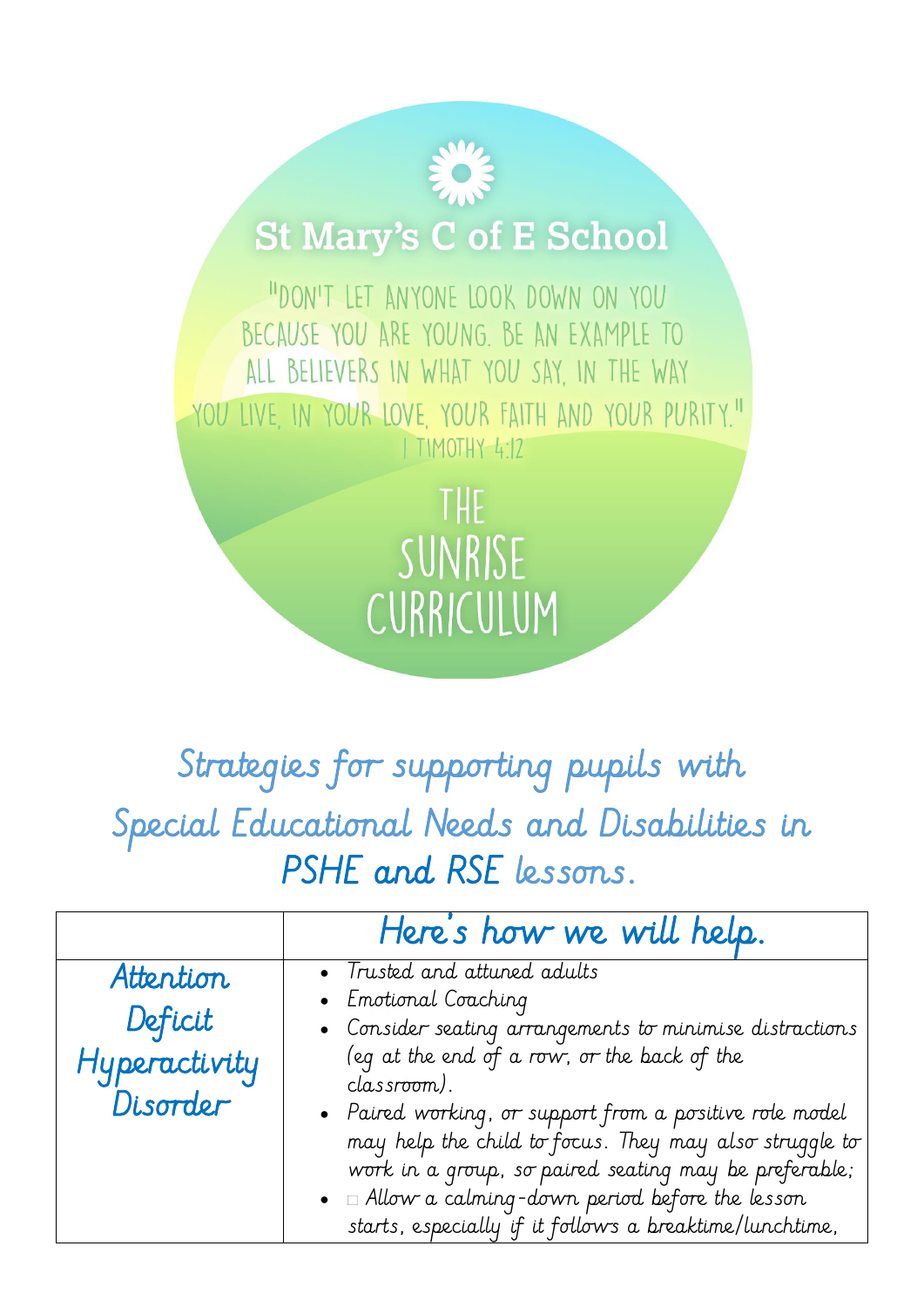|         |           | as transition points may be difficult for the child to        |
|---------|-----------|---------------------------------------------------------------|
|         |           | manage.                                                       |
|         | $\bullet$ | Use of a timer will provide a focus for the child's           |
|         |           | attention, enabling them to complete a task;                  |
|         |           | Calm down space available                                     |
|         |           | Consider which rewards you might use to reinforce             |
|         |           | positive behaviour (in discussion with the child) and         |
|         |           | ensure these are given immediately upon task                  |
|         |           | completion;                                                   |
|         |           | • $\,$ A `stress ball`, or other fiddle object (agreed by the |
|         |           | SENCO) may help with concentration.                           |
|         |           | Ensure instructions are delivered clearly, concisely          |
|         |           | and step by step. Ask the child to repeat them back,          |
|         |           | or have them written on a prompt sheet;                       |
|         |           | • Encourage the use of pictures, or diagrams to               |
|         |           | represent thoughts and ideas;                                 |
|         |           | $\Box$ Provide a mix of activities to suit a range of         |
|         |           | learning styles, especially including kinaesthetic            |
|         |           | activities. With this in mind, plan in time-limited           |
|         |           | learning/ sensory breaks to allow for the release of          |
|         |           | excess energy. (an active job' might be useful strategy       |
|         |           | to break up the lesson).                                      |
|         | $\bullet$ | Ensure that you are familiar with the cause of                |
|         |           | anxiety for the particular child and how this                 |
| Anxiety |           | manifests, bearing in mind that sometimes there may           |
|         |           | be no outward signs at all. Knowing the child really          |
|         |           | well will help with this. This is especially important        |
|         |           | in a subject such as PSHE, which often involves               |
|         |           | discussing feelings, thoughts, memories, families and,        |
|         |           | sometimes, sensitive issues.                                  |
|         |           | Trusted and attuned emotionally available adult               |
|         |           | Seating plans are very important for the child with           |
|         |           | anxiety. Let them know before the lesson if the usual         |
|         |           | seating plan is due to change during the activity.            |
|         |           | Carefully plan groupings/pairings and be aware of             |
|         |           | who the child feels most comfortable with sitting next        |
|         |           | to and having them support them with their work.              |
|         |           | - Ensure the child is prepared and knows what to              |
|         |           | expect prior to the lesson. This may include a list of        |
|         |           | vocabulary that will be covered, the activities involved      |
|         |           | etc.                                                          |
|         |           | If a supply teacher (or another member of staff) is           |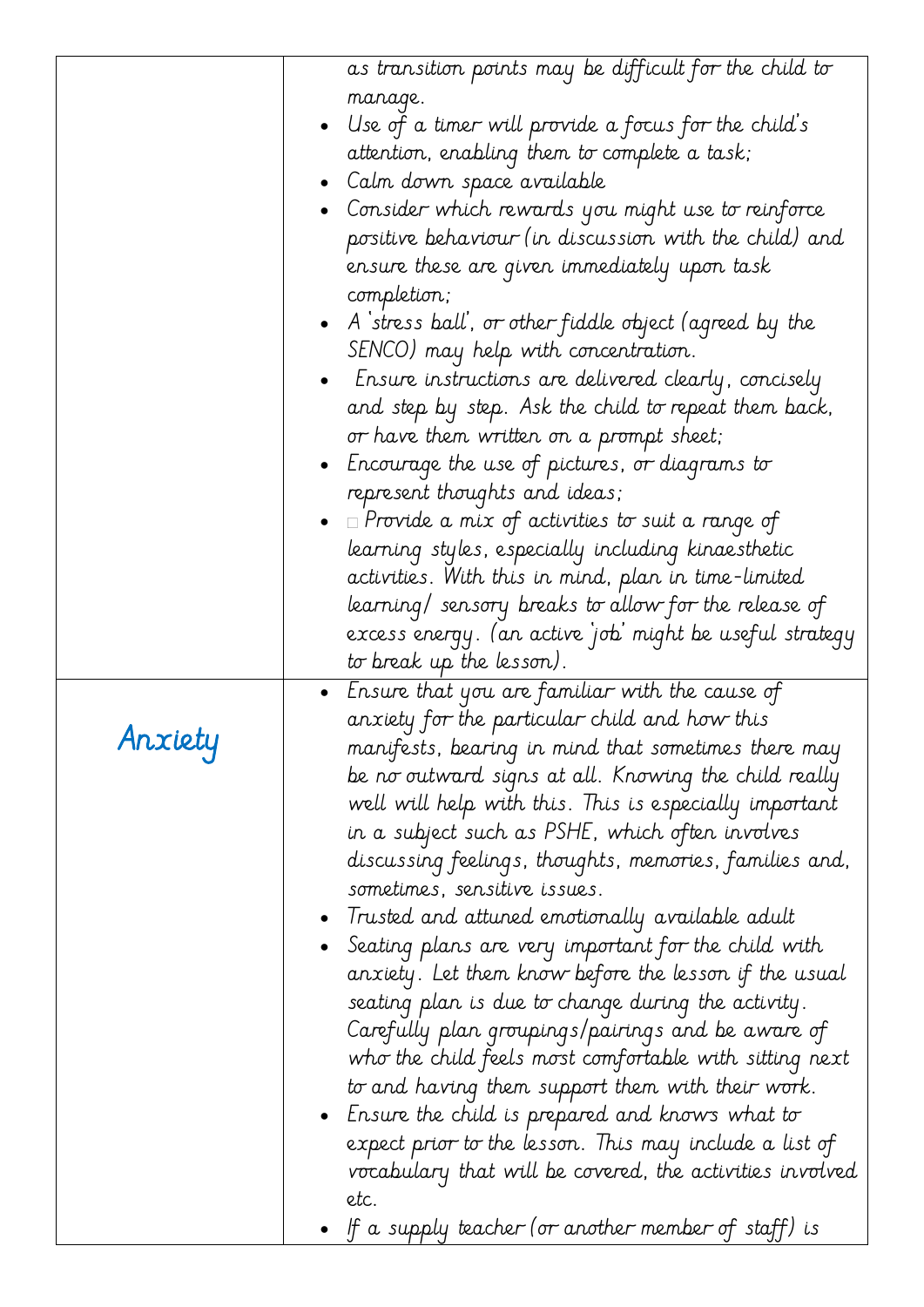|          | covering a lesson, ensure that the child is made                 |
|----------|------------------------------------------------------------------|
|          | aware of this, so that it is not a surprise to them.             |
|          | Consider the use of a 'help' card, which the child can           |
|          | use if they feel anxious/overwhelmed, so that they               |
|          | can go somewhere they feel safe to calm down.                    |
| Autism   | A child with ASD may find PSHE a particularly                    |
|          | challenging curriculum area, however, using some of              |
| Spectrum | these strategies may help provide the environment for            |
| Disorder | them to feel safe and secure in order to access the              |
|          | activities:                                                      |
|          | Take time to build a good, trusting relationship with            |
|          | the child. This will also help adults understand the             |
|          | most appropriate way to respond to any behaviour, at             |
|          | a given time;                                                    |
|          | When planning group work, ask the child who they                 |
|          | would prefer to work with, or offer the chance to                |
|          | work by themselves (or with their IA).                           |
|          | Ensure that groups/pairs are carefully planned to<br>$\bullet$   |
|          | provide supportive/positive role models;                         |
|          | $\bullet$ ) Ensure that both the child and their TA are prepared |
|          | for what is coming up next and what the lesson is                |
|          | about, so that they know the expectations.                       |
|          | Ensure you pre-warn the child (and TA) of any                    |
|          | changes, to avoid anxiety and allow them both time               |
|          | to prepare for the change;                                       |
|          | Be mindful of sensory processing difficulties and                |
|          | ensure the learning environment is neither over, or              |
|          | under, stimulating for the child;                                |
|          | • Provide a safe, familiar calm down space for the $\cdot$       |
|          | child, so that they can have sensory breaks when                 |
|          | needed;                                                          |
|          | • If the child's behaviour becomes challenging, it is            |
|          | important to remember that this is often                         |
|          | communicating a need, or difficulty. Look beyond the             |
|          | behaviour and ask for support from the SENCO if                  |
|          | necessary.                                                       |
|          |                                                                  |
|          | $\bullet$ Sometimes, the child may just need time out from the   |
|          | class in their calm down space and may then feel                 |
|          | ready to return again to the class;                              |
|          | $\bullet$ Display in class what is coming up next (as another    |
|          | way of preparing the child).                                     |
|          | Role model and encourage positive and supportive                 |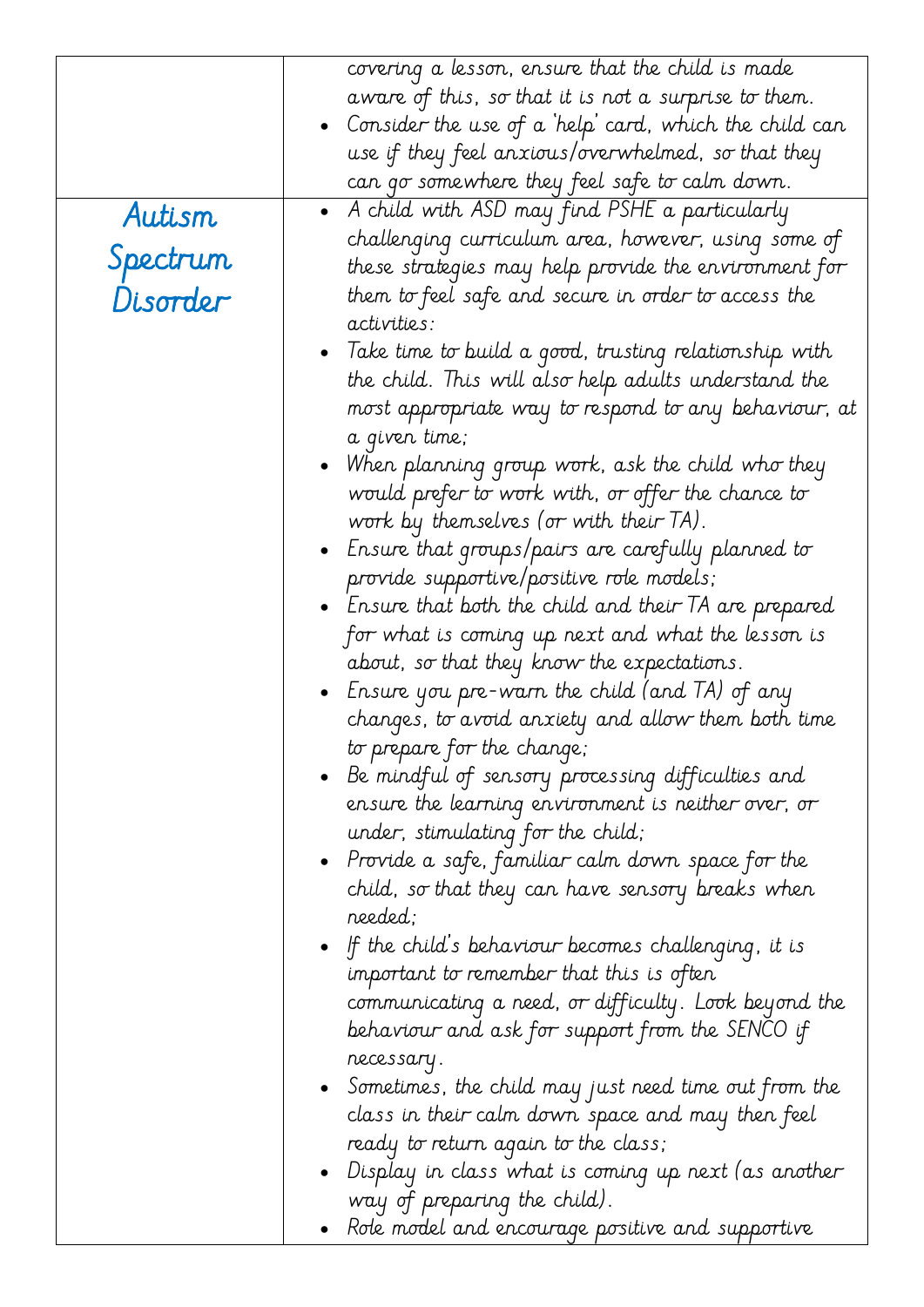|              | behaviour to the child's peers.<br>Provide vocabulary, structure, or starting ideas for the |
|--------------|---------------------------------------------------------------------------------------------|
|              | lesson.                                                                                     |
|              | Use visuals and structured tasks, incorporating the                                         |
|              |                                                                                             |
|              | child's own interests wherever possible.                                                    |
|              | Allow the use of fiddle toys in class. The child may                                        |
|              | also prefer to sit on a gym ball/wobble                                                     |
|              | cushion/special seat to provide sensory feedback and                                        |
|              | help them self-regulate and focus;                                                          |
|              | $\bullet$ $\;\sqcap$ Some of the lesson plans for PSHE may be suitable                      |
|              | to be adapted to social stories, as a familiar way for                                      |
|              | the child to access the learning intensions for the                                         |
|              | lesson.                                                                                     |
|              | • Avoid open-ended questions;                                                               |
|              | • Provide time to process information;                                                      |
|              | Encourage the child to demonstrate/present their                                            |
|              | learning in alternative ways which suit them;                                               |
|              | • Provide clear timelines for when things need to be                                        |
|              | achieved and make expectations really clear (ie how                                         |
|              | many sentences, how many pieces of work etc to be                                           |
|              | completed in a time frame, or before a reward is                                            |
|              | achieved).                                                                                  |
|              | Provide print outs of diagrams and visual support in                                        |
|              | lessons.                                                                                    |
| Dy scalculia | The child may work slower than peers. Be sensitive to                                       |
|              | this and supportive of any additional time/repetition                                       |
|              | they may need;                                                                              |
|              | • The child may become easily overwhelmed and                                               |
|              | anxious; they may shut down and employ avoidance                                            |
|              | strategies. You can interrupt this cycle by scaffolding                                     |
|              | the child's work and supporting them.                                                       |
|              | • Keep sentences and written instructions short and                                         |
|              | simple to read;                                                                             |
| Dyslexia     | • Check reading ages and ensure any work is                                                 |
|              | differentiated appropriately;                                                               |
|              | $\bullet$ Use pastel shades of paper (cream is a good                                       |
|              | alternative to white).                                                                      |
|              | - Avoid black text on a white background and light text $\;$                                |
|              | on a dark background;                                                                       |
|              | $\bullet$ . On worksheets, leave plenty of space to write a                                 |
|              | response.                                                                                   |
|              | Familiarise yourself with any resources/equipment the                                       |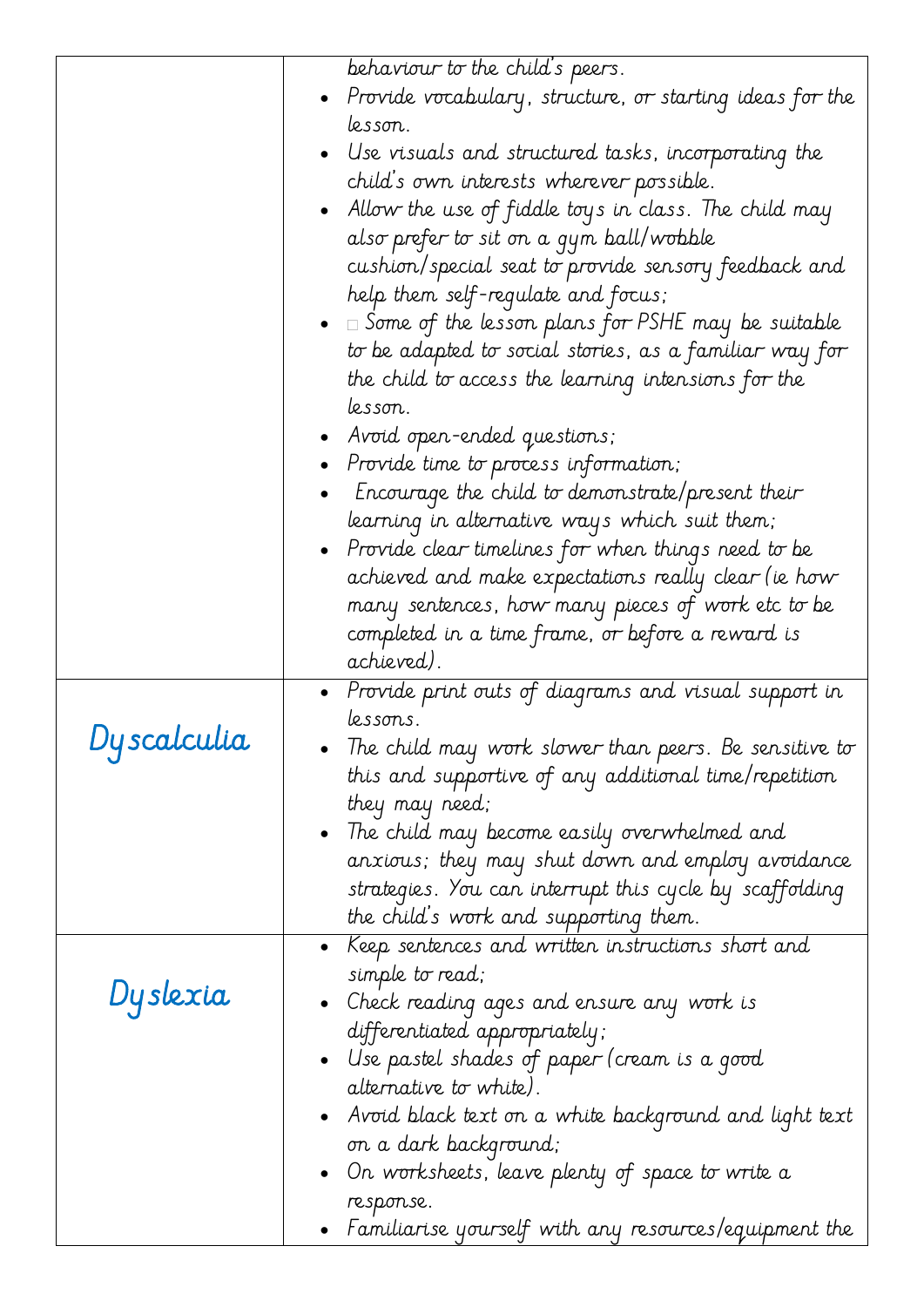|                       | child needs to support them and ensure that these are<br>readily available during their lesson. For example: It<br>may help to use a ruler, or finger to track the words<br>as they read; A personalised, coloured overlay, or<br>ruler may help cut down on visual contrast and help<br>stabilise any written materials. It may be worth<br>trying a variety of colours to work out the best to use;<br>Help the child to learn and understand any specific<br>vocabulary. This maybe done visually, practically<br>and/or during a pre-teach session to build the child's<br>confidence before the lesson;<br>The child may prefer it if an adult (or supportive peer)<br>reads through questions with them;<br>Be supportive of the child if they don't want to read<br>aloud in front of the class (either offering to read it<br>for them, asking a friend to read it, or checking with<br>them beforehand if they would like it shared). |
|-----------------------|------------------------------------------------------------------------------------------------------------------------------------------------------------------------------------------------------------------------------------------------------------------------------------------------------------------------------------------------------------------------------------------------------------------------------------------------------------------------------------------------------------------------------------------------------------------------------------------------------------------------------------------------------------------------------------------------------------------------------------------------------------------------------------------------------------------------------------------------------------------------------------------------------------------------------------------------|
| Dyspraxia             | • Provide a large space for the child to work in. This<br>will allow the child room to move and remain active<br>when completing a task. They may also prefer to<br>stand when handling any equipment/physical<br>resources.<br>Provide part-prepared handouts to reduce unnecessary<br>writing and lists of key concepts; or vocabulary;<br>$\bullet$ Provide templates with headings to help the child<br>structure their work;<br>· Clarify rules and expectations, using unambiguous<br>language;<br>· Allow extra time to complete work, with movement<br>breaks when needed;<br>- Allow time to settle, especially if the lesson is after a<br>breaktime/ lunchtime, as transitions are challenging;<br>$\bullet~$ Give the child plenty of warning that the lesson is<br>due to end.                                                                                                                                                    |
| Hearing<br>Impairment | • Discreetly check that the child is wearing a hearing<br>aid (if applicable) and frequently check-in with the<br>child that they are hearing and understanding;<br>Be aware of seating arrangements to suit the child's<br>specific needs, for example if they are reliant on lip<br>reading etc (ie seated towards the front of the<br>classroom with an unobstructed view, or with their<br>good ear facing outwards into the classroom);                                                                                                                                                                                                                                                                                                                                                                                                                                                                                                   |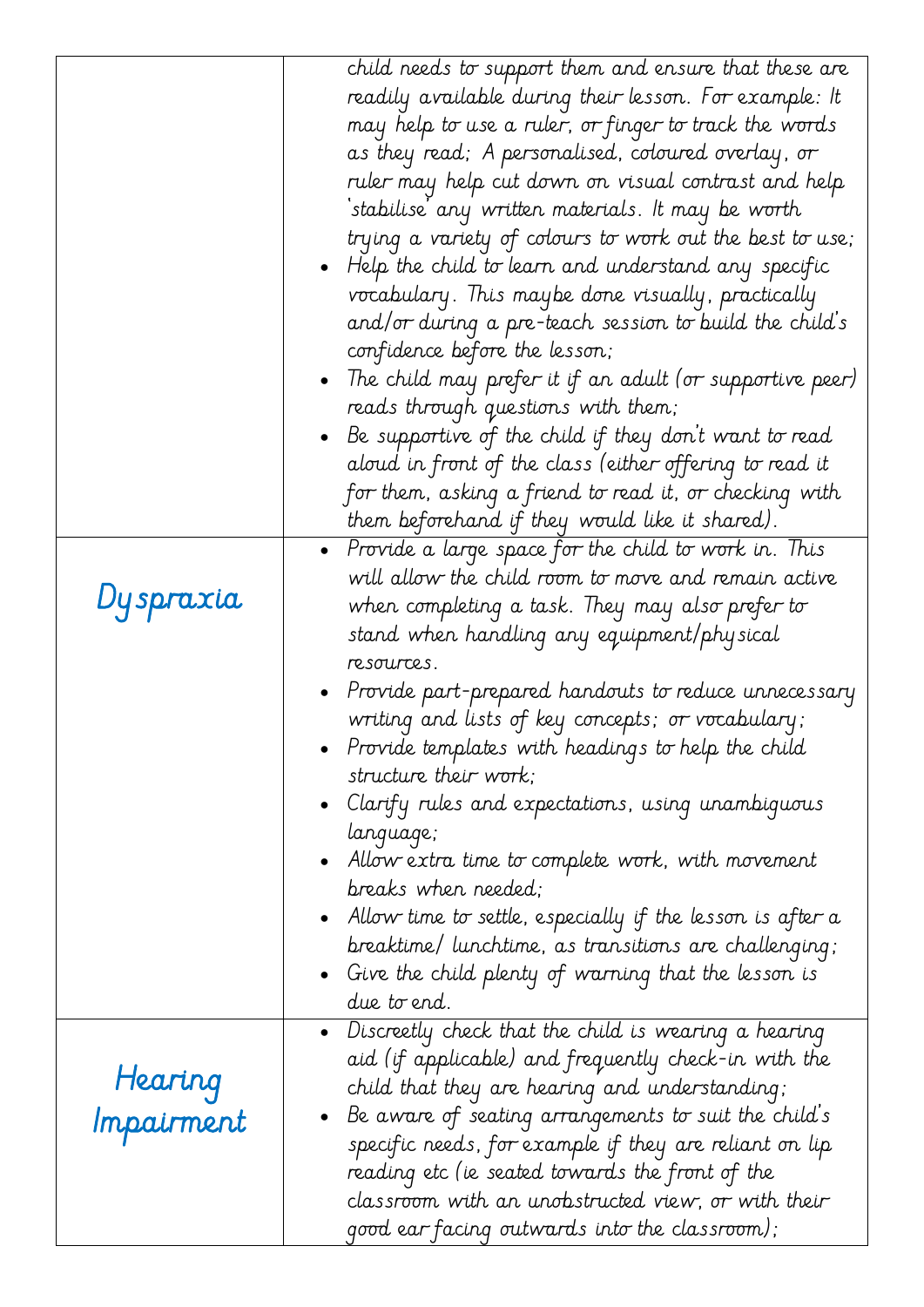|                  | • Ensure that any background noise is minimised and                |
|------------------|--------------------------------------------------------------------|
|                  | control class/group discussions, so that only one                  |
|                  | person is speaking at once;                                        |
|                  | • Ensure any videos/films used are captioned, or a                 |
|                  | suitable alternative way is provided;                              |
|                  | • Provide (in a written format) any lists of subject-              |
|                  | specific vocabulary and technical terms;                           |
|                  | • Repeat clearly any questions asked by other students             |
|                  | in class before giving a response;                                 |
|                  | • Assist with lip reading by doing the following:                  |
|                  | - ensure your face is clearly visible at all times when            |
|                  | speaking and sitting directly opposite the child whenever          |
|                  | possible;                                                          |
|                  | Seating the child so that they can see others in the               |
|                  | class (where possible);                                            |
|                  | • Ensuring the lighting is adjusted so that it is not too<br>dark; |
|                  | • Be aware of the specific circumstances for the child             |
|                  | and adapt accordingly.                                             |
|                  | Let the child leave and return to the classroom                    |
|                  | discreetly and without having to get permission                    |
| Toileting Issues | whenever they need the toilet (use a 'toilet pass' if              |
|                  | appropriate);                                                      |
|                  | Sit the child close to the door so that they can leave             |
|                  | the classroom, discreetly;                                         |
|                  | Ensure all classroom adults give specific, targeted                |
| Cognition and    | praise so the child knows exactly what they are doing              |
| Learning         | well;                                                              |
| Challenges       | The child will with visual and auditory memory for                 |
|                  | information, processes and instructions. Ensure all                |
|                  | classroom adults are aware of this and they regularly              |
|                  | check the child's understanding of questions and                   |
|                  | tasks. This will support the child with staying on                 |
|                  | track;                                                             |
|                  | • Carefully consider working pairings/small groups.                |
|                  | Support the child with managing peer relationships                 |
|                  | effectively by providing a positive work buddy;                    |
|                  | Support the child to overcome problems with                        |
|                  | understanding instructions and task requirements by                |
|                  | using visual timetables and prompt cards with                      |
|                  | pictures as reminders of the steps needed to complete              |
|                  | the task;                                                          |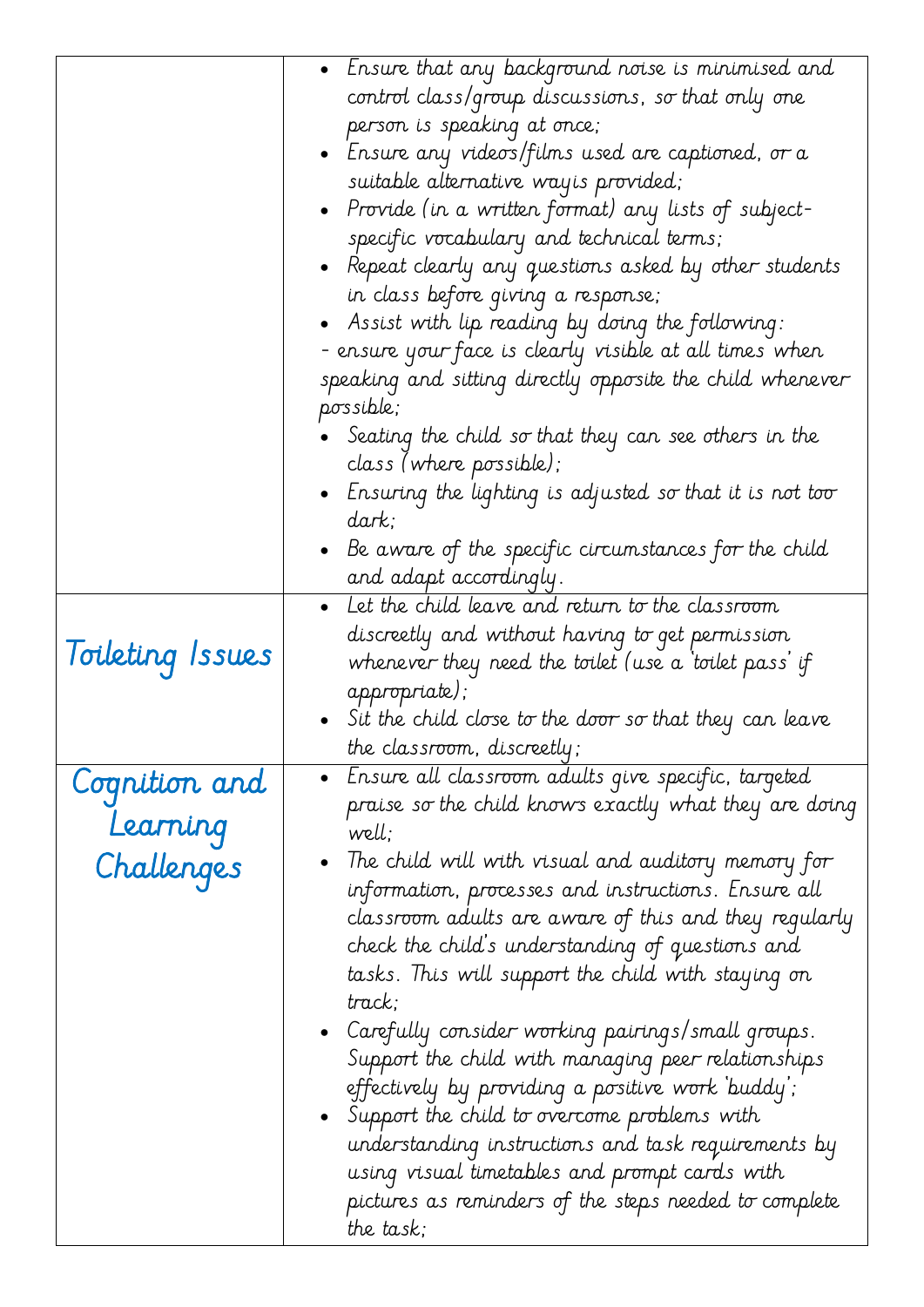|               | • Provide a word bank, with key vocabulary for the                                                       |
|---------------|----------------------------------------------------------------------------------------------------------|
|               | topic/area being studied;                                                                                |
|               | • Provide key words with pictures/symbols to help with                                                   |
|               | the child's memory;                                                                                      |
|               | • Provide a writing frame to help structure work;                                                        |
|               | • Carefully plan and differentiate work, breaking it                                                     |
|               | down into small manageable tasks;                                                                        |
|               | • Provide time to consider questions, process and                                                        |
|               | formulate an answer. Slow down and/or reduce the                                                         |
|               | number of words that you use;                                                                            |
|               | • Go over key vocabulary and ideas with to check                                                         |
|               | understanding;                                                                                           |
|               |                                                                                                          |
|               | • Physically demonstrate tasks, rather than relying on<br>verbal instructions;                           |
|               |                                                                                                          |
|               | • Repeat information in different ways, varying the                                                      |
|               | vocabulary you use.                                                                                      |
|               | • Also, keep instructions simple;                                                                        |
|               | Use structured questioning to support and help the                                                       |
|               | child to answer by scaffolding their response;                                                           |
|               | - $\epsilon$ . Encourage the child to make a mind map, or other                                          |
|               | visual representation of what they already know and                                                      |
|               | use that as a starting point to teach next steps.                                                        |
| Speech,       | $\bullet$ Create a relaxed, safe and friendly environment with                                           |
| Language +    | lots of opportunities to talk.                                                                           |
|               | • Provide plenty of opportunities for the child to<br>communicate                                        |
| Communication |                                                                                                          |
| Needs         | Carefully consider any pairings or groupings and<br>include good communication role models for the child |
|               |                                                                                                          |
|               | to copy;                                                                                                 |
|               | • Ensure all adults respond positively to any attempt the                                                |
|               | child makes at communication, not just speech. Role                                                      |
|               | model this positive response for the child's peers to                                                    |
|               | copy;                                                                                                    |
|               | $\bullet$ Listen carefully to what the child says, so that they                                          |
|               | don't need to repeat themselves;                                                                         |
|               | Provide a low distraction/quiet area for the child's                                                     |
|               | group/pair to work so they can focus on their                                                            |
|               | communication;                                                                                           |
|               | $\bullet$ Regularly check understanding and encourage the                                                |
|               | child to identify what they can/cannot understand.                                                       |
|               | $\bullet$ Use signs, symbols and visual timetables to support                                            |
|               | communication;                                                                                           |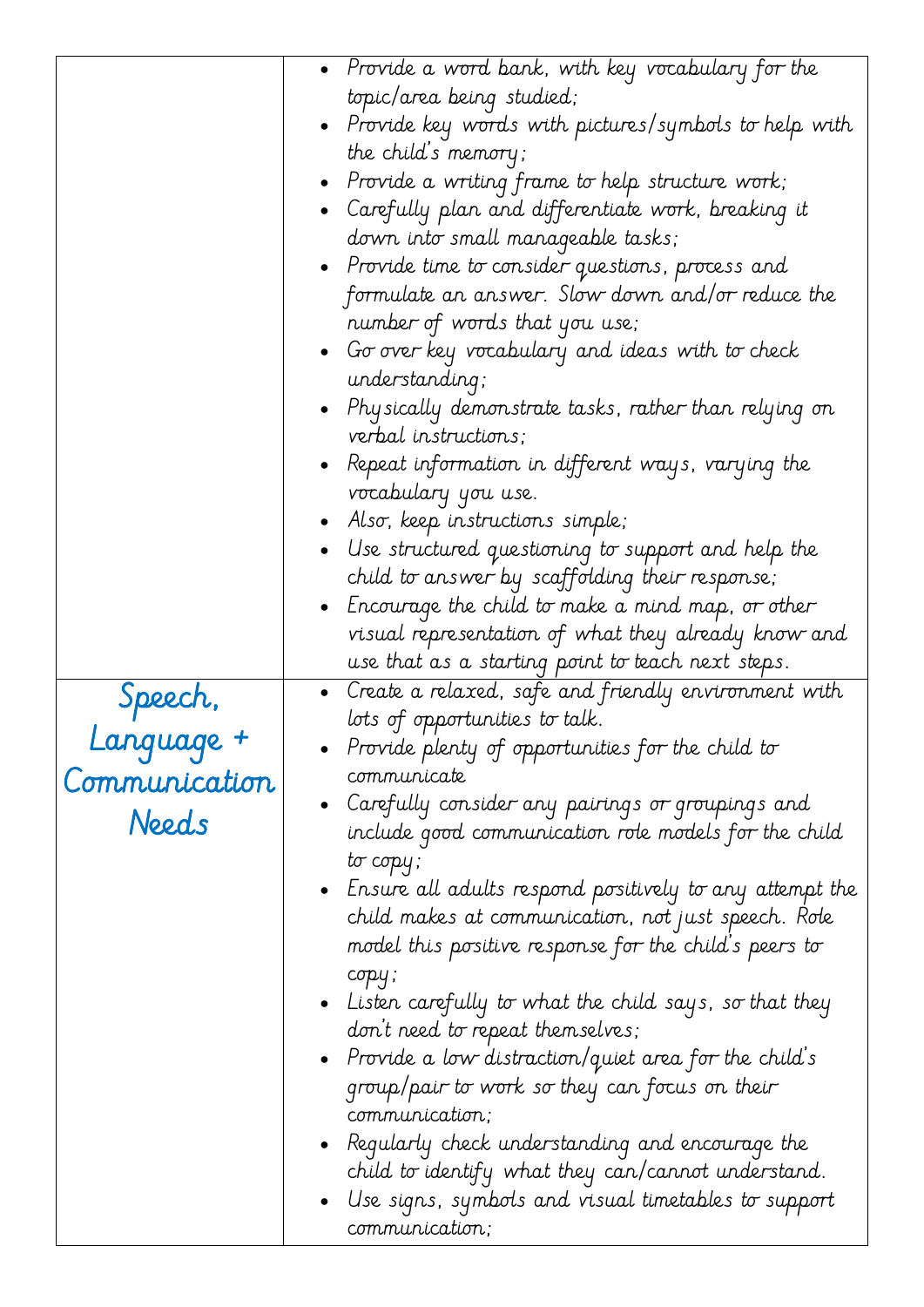| Tourette<br>Syndrome  | • Use visual displays (objects and pictures) that can be<br>used to support understanding;<br>• Be aware of the specific communication difficulties the<br>child may have -it may be a processing disorder;<br>• Be aware of the level of language the child is using<br>and use a similar level to ensure they understand;<br>• Do not rush, or interrupt the child as this means they<br>have to begin processing all over again from the<br>beginning, causing frustration!<br>• Slow down your rate of speech by using pausing and<br>give the child lots of time to process and reply<br>• Allow time for the child to finish what they are<br>saying, don't finish it for them;<br>• Keep language simple by breaking long sentences into<br>short separate ideas;<br>• Provide plenty of repetition (activities and<br>vocabulary);<br>$\bullet$ Use non-verbal clues to back up what you are saying<br>eg: gesture;<br>• Ensure adults are providing a clear language model<br>and expand what the child says, by repeating their<br>words back to them correctly, without pointing out<br>their errors;<br>Reduce the number of questions you ask and make<br>sure you give time to answer;<br>• If you do need to ask questions in front of the class,<br>try to use closed questions, as these require only a<br>yes/ro answer, which will reduce anxiety.<br>$\bullet$ Be mindful when planning activities, that the child<br>may experience sensory processing difficulties, where<br>they may be either overresponsive, or under<br>responsive to sensory stimuli, eg: noise, clothing,<br>textures. |
|-----------------------|--------------------------------------------------------------------------------------------------------------------------------------------------------------------------------------------------------------------------------------------------------------------------------------------------------------------------------------------------------------------------------------------------------------------------------------------------------------------------------------------------------------------------------------------------------------------------------------------------------------------------------------------------------------------------------------------------------------------------------------------------------------------------------------------------------------------------------------------------------------------------------------------------------------------------------------------------------------------------------------------------------------------------------------------------------------------------------------------------------------------------------------------------------------------------------------------------------------------------------------------------------------------------------------------------------------------------------------------------------------------------------------------------------------------------------------------------------------------------------------------------------------------------------------------------------------------------------------------------------------------|
| Experienced<br>Trauma | $\bullet$ - Ensure you are very familiar with the child's past<br>experiences and context, as this will help you<br>understand their behaviour;<br>• Ensure all classroom adults take a non-<br>confrontational, trauma-informed approach. A                                                                                                                                                                                                                                                                                                                                                                                                                                                                                                                                                                                                                                                                                                                                                                                                                                                                                                                                                                                                                                                                                                                                                                                                                                                                                                                                                                       |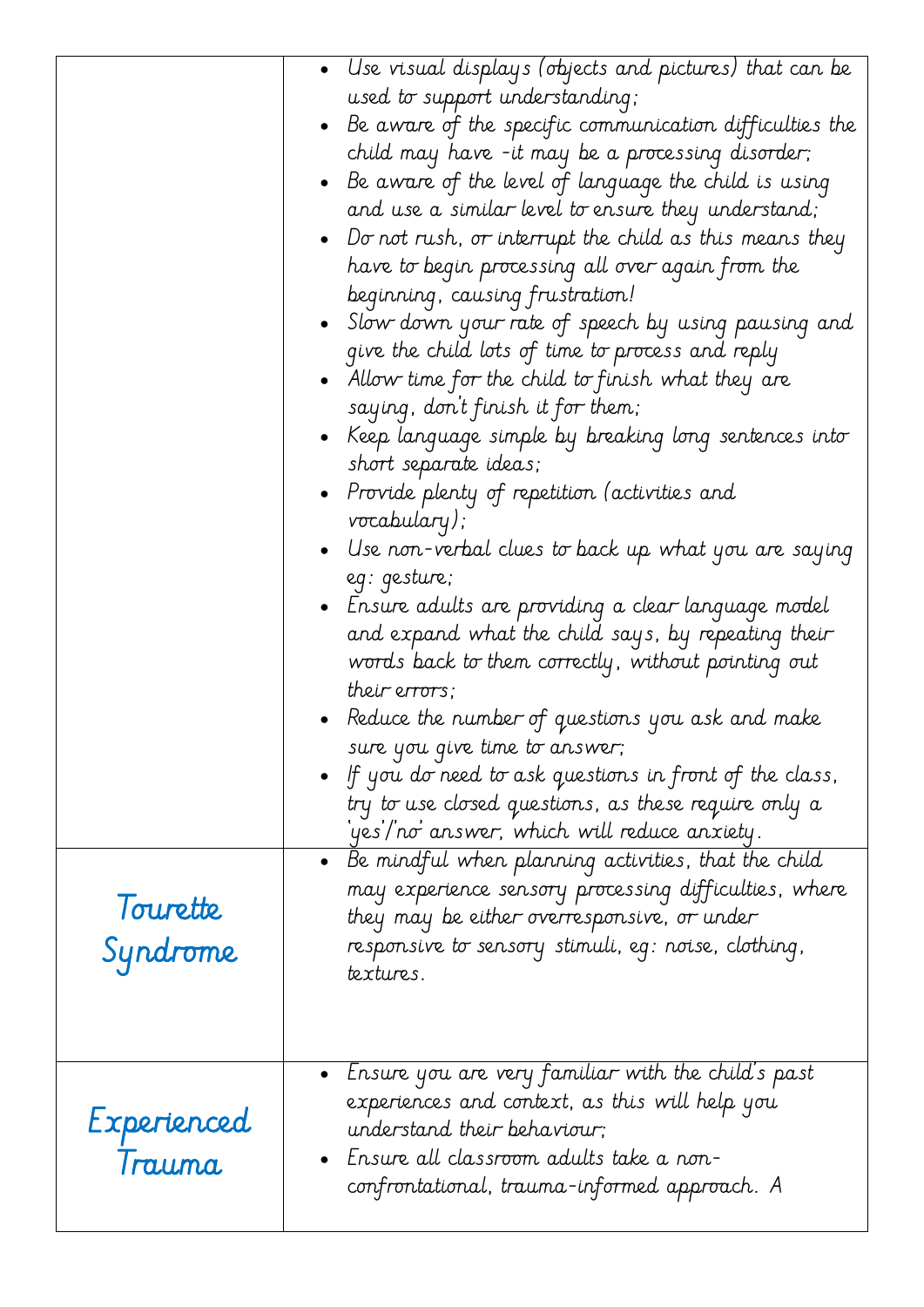|                      | discreet, understanding and reassuring approach from<br>all classroom adults is vital;<br>• Provide a safe, consistent and warm classroom<br>environment. Incorporate as many opportunities for<br>humour and laughter in lessons as possible (as<br>laughter reduces the traumatic response in the brain);<br>Classroom adults need to be emotionally available<br>and able to support and coach the child in ways to<br>calm themselves and manage emotions, as well as<br>opportunities to practise de-escalating when they feel<br>overwhelmed;<br>• Ensure adults are vigilant to and mindful of any<br>trigger points for the child, as this will help de-<br>escalate emotional situations;<br>• Very carefully check through the lesson content prior to<br>the session and look at it through the eyes of the<br>child's context and background. There may be obvious<br>trigger points that can be planned for and managed<br>prior to the lesson, with some elements needing to be<br>avoided. Equally, there may be trigger points in the<br>lesson, which may not be so clear from the<br>outside. Ensure that the classroom environment,<br>available adults and overall support for the child is<br>strongly in place should this arise.<br>Provide a safe and familiar calm down space for the<br>child to use during times when they feel overwhelmed<br>or emotionally dysregulated. The child may also need<br>access to a space to exercise, so that they can have<br>regular learning/ sensory breaks;<br>• Consider the use of a 'help' card (or small item) for the<br>child to use to signal that they are finding the<br>situation tricky, without having to vocalise any<br>details;<br>Have consistent expectations and behaviour plans in<br>place that are based on reward systems, not<br>punishment. |
|----------------------|-------------------------------------------------------------------------------------------------------------------------------------------------------------------------------------------------------------------------------------------------------------------------------------------------------------------------------------------------------------------------------------------------------------------------------------------------------------------------------------------------------------------------------------------------------------------------------------------------------------------------------------------------------------------------------------------------------------------------------------------------------------------------------------------------------------------------------------------------------------------------------------------------------------------------------------------------------------------------------------------------------------------------------------------------------------------------------------------------------------------------------------------------------------------------------------------------------------------------------------------------------------------------------------------------------------------------------------------------------------------------------------------------------------------------------------------------------------------------------------------------------------------------------------------------------------------------------------------------------------------------------------------------------------------------------------------------------------------------------------------------------------------------------------------------------------------------------------|
|                      |                                                                                                                                                                                                                                                                                                                                                                                                                                                                                                                                                                                                                                                                                                                                                                                                                                                                                                                                                                                                                                                                                                                                                                                                                                                                                                                                                                                                                                                                                                                                                                                                                                                                                                                                                                                                                                     |
| Visual<br>Impairment | Keep your classroom visually uncluttered and reduce<br>the number of objects in the immediate working area;<br>Be mindful of seating arrangements and discuss any<br>preferences with the child. For example, they may<br>prefer to work at close distances, (such as sitting                                                                                                                                                                                                                                                                                                                                                                                                                                                                                                                                                                                                                                                                                                                                                                                                                                                                                                                                                                                                                                                                                                                                                                                                                                                                                                                                                                                                                                                                                                                                                       |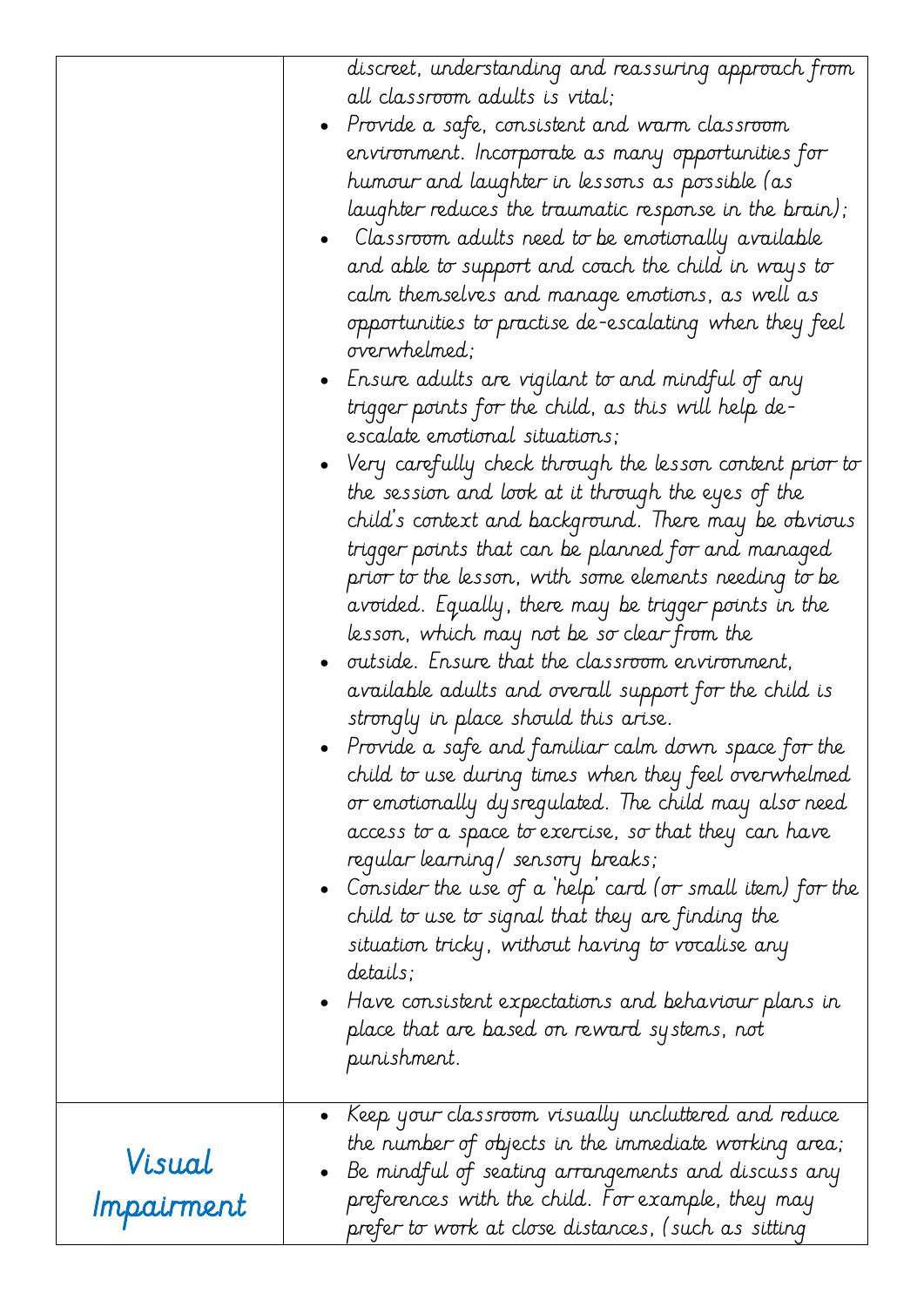|  | closer to the board), or move the object closer to them,       |
|--|----------------------------------------------------------------|
|  | (such as people getting closer when talking);                  |
|  | $\bullet$ Be aware of the specific circumstances of the child, |
|  | for example:                                                   |
|  | - If they are sensitive to light and glare, control the        |
|  | light in the classroom using blinds, sit the child with        |
|  | their back to windows and reduce the glare on                  |
|  | surfaces;                                                      |
|  | - The child may need to be seated near natural light,          |
|  | where possible;                                                |
|  | - The child may need to use a lamp, which should be            |
|  | places behind their shoulder on the opposite side to           |
|  | their writing hand and/or on the same side of their            |
|  | stronger eye;                                                  |
|  | - They may need to wear a hat/visors, or sunglasses            |
|  | even when staying indoors. Be sensitive to this and            |
|  | mindful of other pupils comments/reactions                     |
|  | surrounding this;                                              |
|  | - High contrast objects/pictures may be beneficial. As         |
|  | best practice on handouts/presentations, black and             |
|  | white give the highest contrast. Do not use dark               |
|  | colours together (like blue and green). Avoid using            |
|  | white and grey with other light colours. Avoid pastel          |
|  | colours next to each other. In addition, avoid the use         |
|  |                                                                |
|  | of red or green pens on the whiteboard, as these can           |
|  | be difficult to see;                                           |
|  | Warn the child of changes in lighting, as this can             |
|  | cause extreme eye strain and headaches.                        |
|  | - Familiarise yourself with any specific resources the $\,$    |
|  | child needs to support them; for example:                      |
|  | - they may be better able to read their own writing if         |
|  | they use a thicker black pencil/pen/marker;                    |
|  | - they may need a typo scope when reading. This is             |
|  | a reading shield made of a black material with a               |
|  | rectangular cut out. It reduces extra light reflected          |
|  | from the surface of the paper and helps assist with            |
|  | staying on the correct line while reading;                     |
|  | - ensure the child is wearing any prescribed glasses           |
|  | to reduce visual fatique;                                      |
|  | • Provide enlarged/magnified pictures, images, maps            |
|  | and print. The VI team will have assessed the child's          |
|  | vision and recommended a font size and typeface to             |